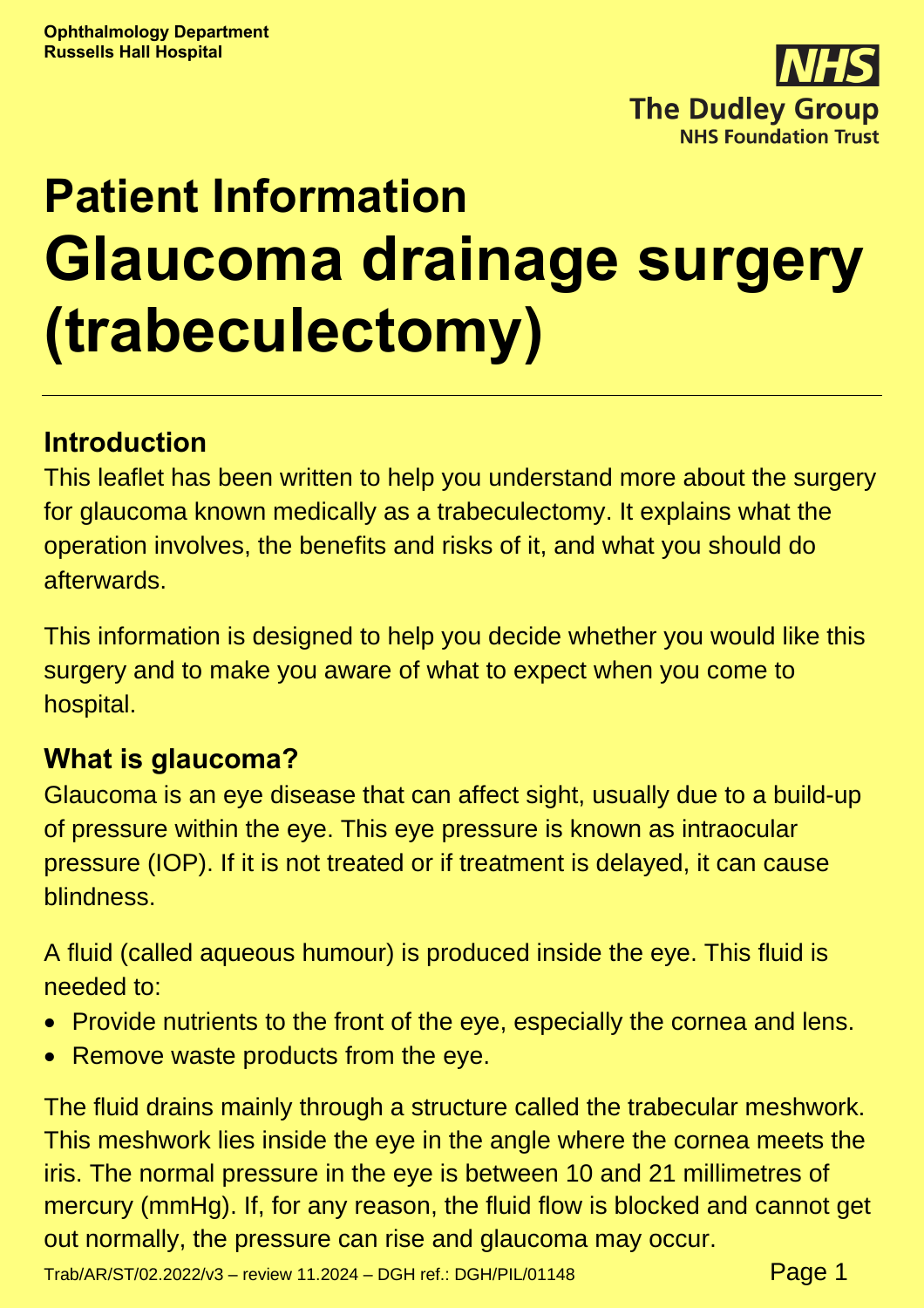# **What treatment options and alternatives are there?**

There are various treatment options including tablets, eye drops, laser treatment and drainage surgery, which includes trabeculotomy, iStent, trabeculectomy and glaucoma tube surgery. Your consultant will discuss all of the possible options with you and you can decide which option you prefer. Eye drops and laser trabeculoplasty are by far the most commonly used initial treatments.

You do not have to have treatment – it is ultimately your decision. However, if glaucoma is not treated, it may eventually cause blindness.

Please note that almost all glaucoma treatments and procedures, including laser treatments, are used to control / slow down glaucoma and not to improve your vision. **Once vision is lost from glaucoma, you cannot get it back. All treatment for glaucoma is aimed at slowing down the rate of progression of glaucoma, to reduce the risk of complete blindness during your lifetime.**

### **What is a trabeculectomy?**

It is an operation to create an alternative drainage channel, to help aqueous fluid (the natural fluid of the eye) drain from your eye. It therefore creates a bypass for the blocked natural drain in your eye. Your eye pressure will be reduced because fluid can now drain through the newly created drainage channel.

The drainage occurs inside your eye, and you should not be able to see or feel this.

# **Why is this operation recommended?**

It is recommended for patients who have glaucoma where it continues to get worse despite using eye drops and / or having had laser treatment.

# **What are the benefits?**

This operation will not improve your vision or cure glaucoma, but it aims to control or slow down further visual loss from glaucoma damage. The goal is to reduce the risk of blindness from glaucoma in your lifetime.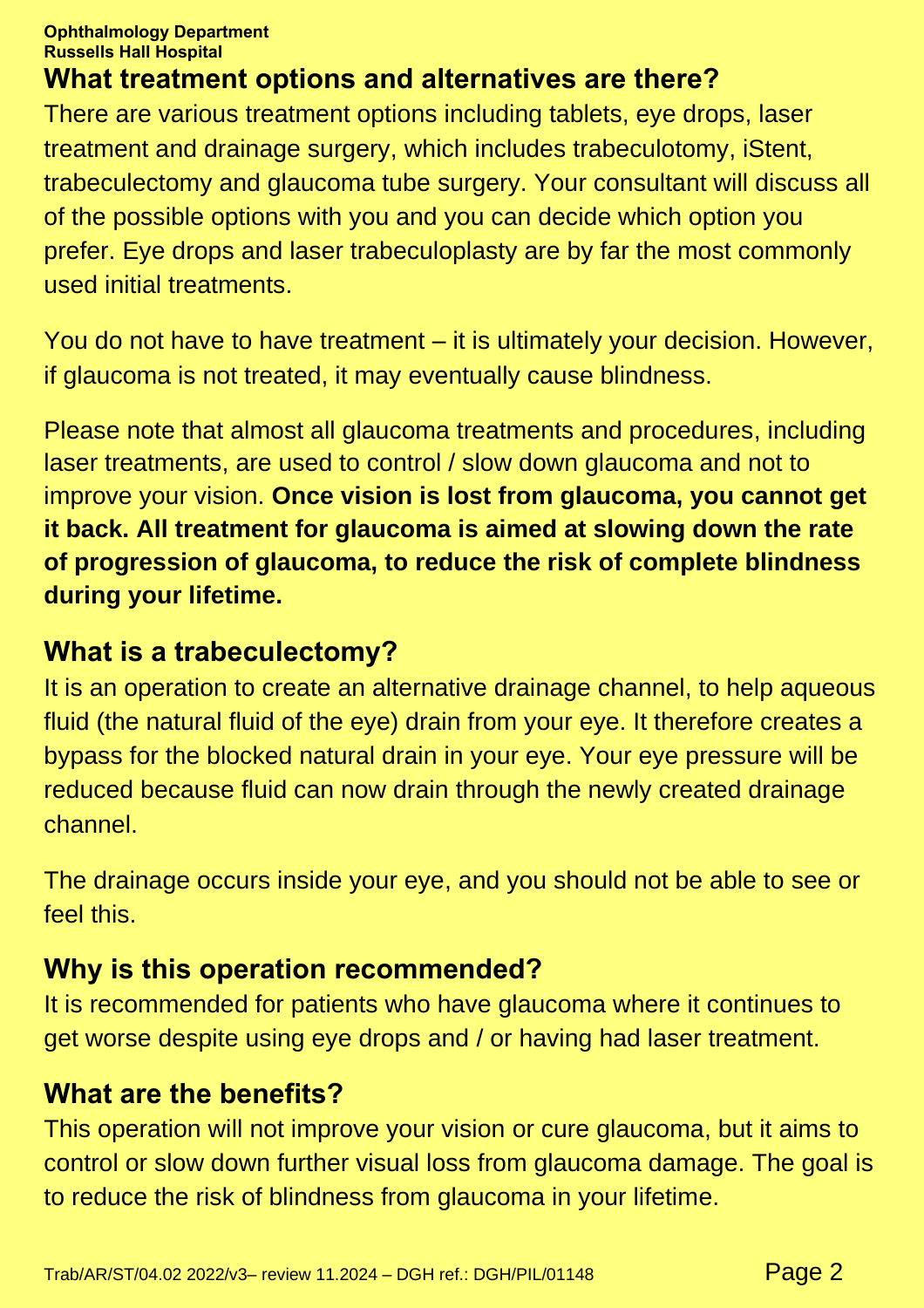# **How is a trabeculectomy operation performed?**

During the operation, a tiny opening is made in the white of your eye (the sclera), underneath the top eyelid, to form a new drainage channel. This allows the eye fluid to drain through the new opening into a reservoir, called a **bleb**, and then to be absorbed by the body.

The bleb is underneath the thin transparent layer covering the white of your eye (known as the conjunctiva). This is on the surface of your eye, underneath the top eyelid (see figure 1). Trabeculectomy surgery can be carried out using either a local anaesthetic or a general anaesthetic. Your consultant will discuss this with you.



Figure 1 shows where the new drainage channel is made.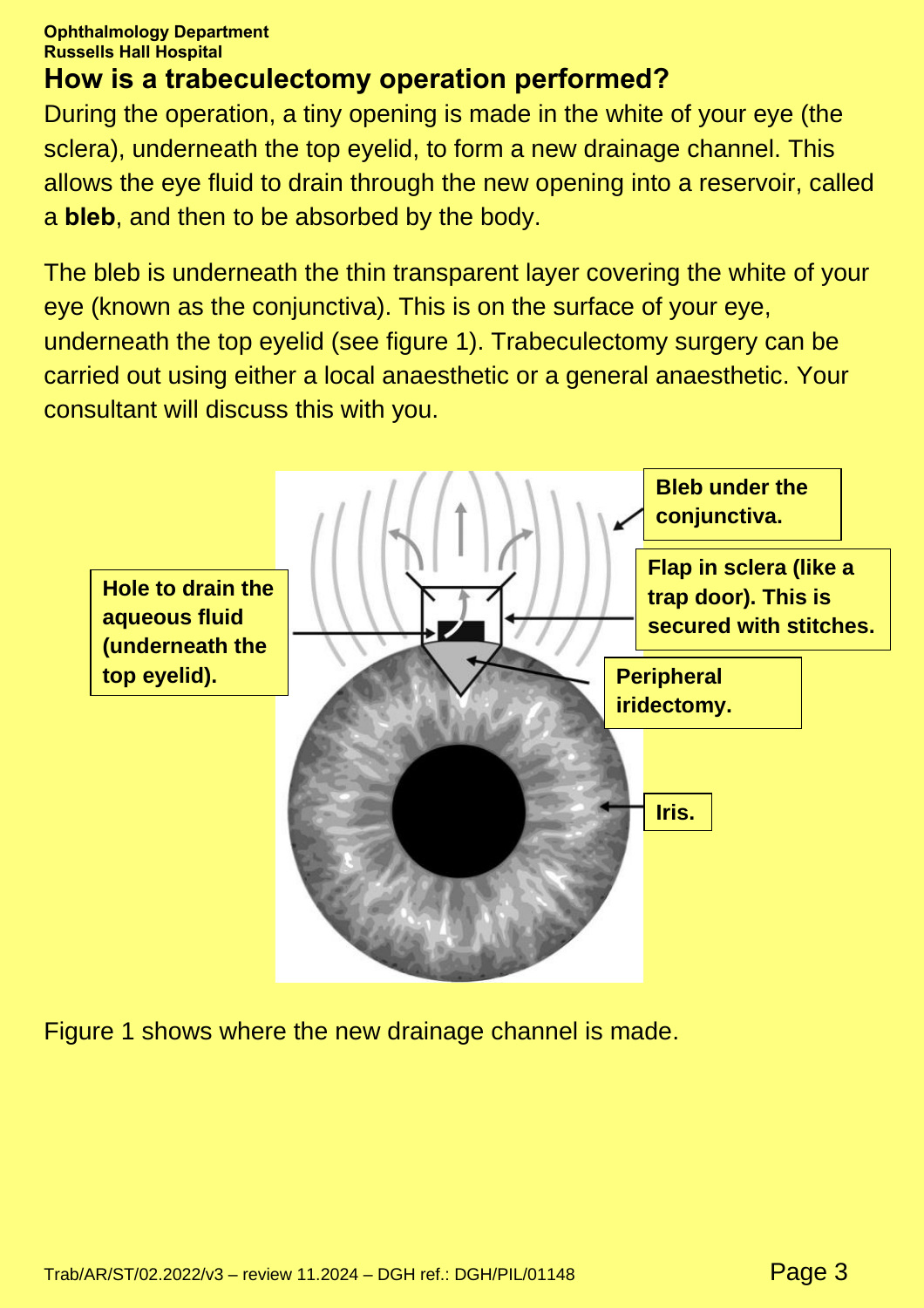### **How successful is trabeculectomy surgery at lowering intraocular pressure (IOP)?**

Research on the success of trabeculectomy surgery shows it is dependent upon many factors. Where the success of trabeculectomy surgery is based on a patient's IOP, eye pressure is reduced by at least one third in 66 per cent of patients followed up one year after surgery. Our audits (Mr Raj's and Mr Elahi's) show better success rate in Dudley as compared to the National Trabeculectomy Audit results. Of our patients, 86.1 per cent achieved an eye pressure under 21mmHg and stabilisation of visual fields following surgery as compared to 80 per cent in the national standards at 24 months after surgery.

The success rates usually go down with time. However, if needed, the operation can be repeated or other treatments can be offered. About one third of patients may need to use one or more glaucoma eye drops to maintain a satisfactory eye pressure.

There are a few factors that can reduce the success of trabeculectomy surgery. These are people who:

- Are of a younger age.
- Are of Asian or Afro-Caribbean heritage.
- Have uveitis, which is inflammation within the eye.
- Have very high pressure in eye.
- Have had a previous glaucoma procedure that failed.
- Have had eye surgery before.
- Have had a severe eye injury.
- Have rubeotic glaucoma a condition where there are abnormal blood vessels on the iris.
- Have an 'over efficient' natural healing process.
- Have diabetes.

If the trabeculectomy surgery fails, you may need to have more surgical or laser procedures.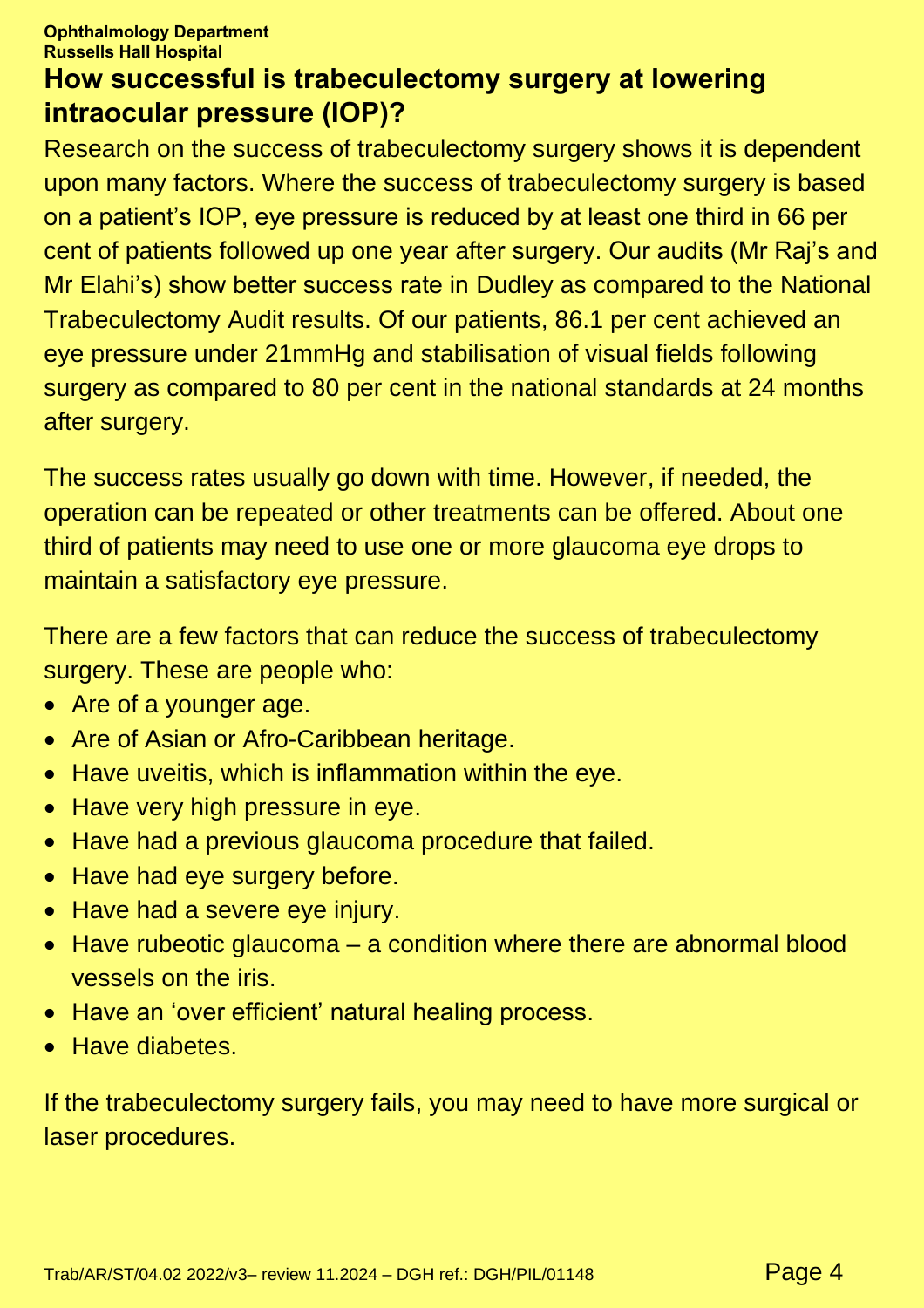### **What are the risks?**

As with all surgery, this operation carries some risks and complications. It is important that we tell you about these risks so that you have the information you need to make a decision about the operation.

These complications can happen during surgery, shortly after surgery or many months or years after surgery.

Complications that can occur include:

- Bleeding a serious but rare complication from this surgery. It can lead to loss of vision and even blindness, although this is very rare.
- An infection inside the eye this can be very serious and can also cause loss of vision or blindness. This is also rare (about one to two people out of 100 may get this).
- After the operation, your eye pressure may be too high or too low. If this happens, you may need more treatment, a minor procedure to adjust it, or sometimes more surgery.
- Your eye may be inflamed for a prolonged period after surgery. This is usually for up to three months, but can be longer depending on individual circumstances.
- Swelling in the retina this can affect your vision, but this is mostly treatable.
- Some people with very advanced glaucoma may experience a permanent complete loss of vision and their visual field. This is called a **'**wipe out' phenomenon and is quite rare.
- If you have a general anaesthetic, this can cause serious problems such as an allergic reaction, but these are very rare. If you have any worries about this, you can discuss them at your meeting before your operation (health assessment) or with the anaesthetist before your operation.
- Some patients are aware of the drainage bleb under their upper eyelid, or some have a slight drooping of the eyelid, but this usually settles down. As your eye settles down and heals, you may need to change your glasses to get your best vision.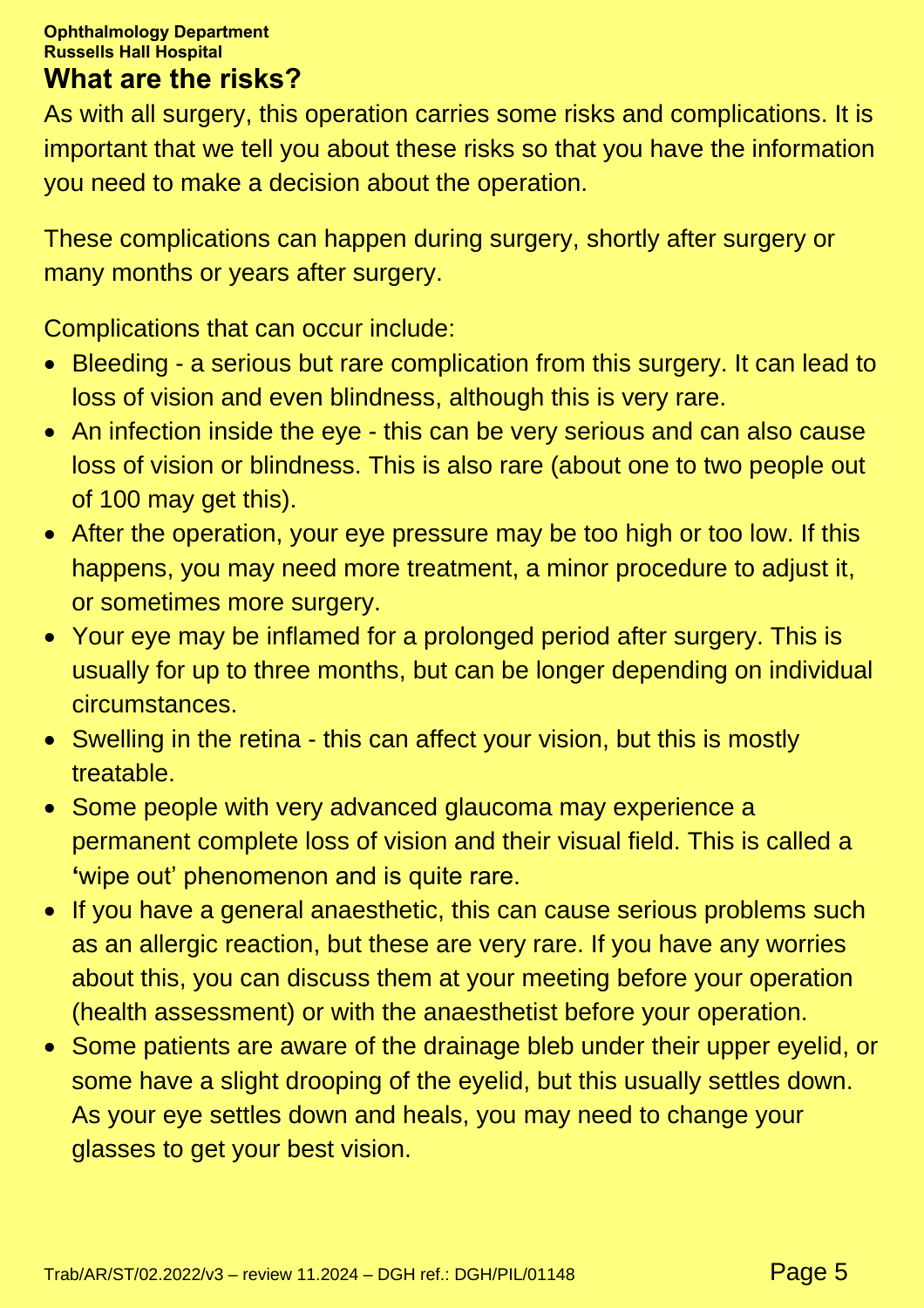- About 10 per cent of patients (one person out of every 10) notice that their vision is reduced by one line on the eye chart a year after the operation.
- Cataract formation may be increased by trabeculectomy surgery and this may cause reduced vision. There may be a need for subsequent cataract surgery (usually more than six to 12 months after the glaucoma surgery).

### **The use of anti-scarring medications**

The main reason trabeculectomy surgery can fail is that the newly-created drainage site can scar and heal up due to your own body's natural tendency to heal. Some people are more likely to get this than others.

There are medications that can help prevent scar tissue formation. The medical name for these is antimetabolites. If we are concerned that you may get excess scarring, we will recommend that these are used to limit scarring and therefore improve the success rate of the operation. The most commonly used antimetabolites are mitomycin C (MMC) and 5-Fluorouracil (5FU). These can be used at the time of surgery or afterwards.

### **What happens before the operation?**

You should continue any eye drops and tablets for your glaucoma as prescribed, unless specifically directed otherwise. We may ask you to use a new eye drop four times a day, in the eye that will be having the surgery, for four weeks before the operation.

If you are taking any blood-thinning tablets such as warfarin or aspirin, they might increase the risk of bleeding during the operation. You should discuss this with your glaucoma team or your GP. They may advise you to stop them for a week before your surgery if this will not affect your general health.

# **What happens during the operation?**

We will give a local anaesthetic to your eye a few minutes before the start of the operation.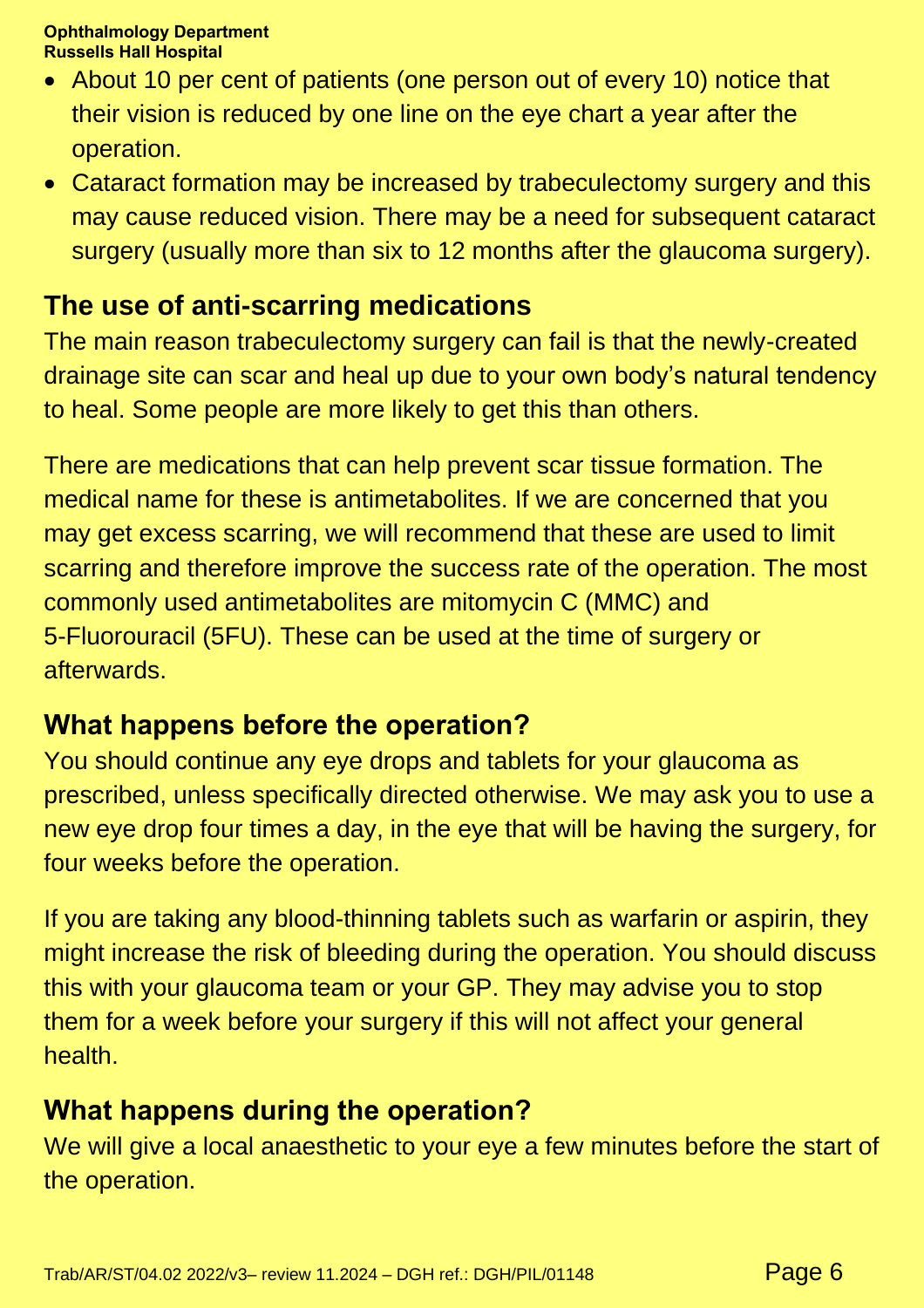To do this, we will put numbing drops into your eye and, when your eye is numb, we will inject the anaesthetic into the tissue around your eye. You may feel pressure when we do this, but it is not usually painful. This makes the eye numb and usually blurred as well. If you are having a general anaesthetic, we will give you a separate leaflet about this.

You will need to lie on your back for the operation. A clip will be used to keep your eye open. You may see light and shadow, but you will not see the surgery happening.

### **How long does it take?**

It usually takes between 60 and 90 minutes to complete the operation.

# **What happens after the operation?**

Immediately after your operation, your eye will be covered by an eye pad and a protective plastic shield. Your eye may be uncomfortable and you may have some pain and tenderness after the operation. We will give you advice about pain relief. You do not usually need to put eye drops into your operated eye until the day after surgery. However, if you usually use eye drops in your other eye, you must continue to use these as normal.

The morning after your operation, you will need to come back to the hospital for the eye pad and protective eye shield to be removed. Your eye will be cleaned and examined, and you will be given eye drops for the operated eye. The eye drops you will need to use in your operated eye will be **different** from the drops that you used before your operation (previous drops should be stopped after the surgery).

You will need to use these drops for approximately three months after your operation. When you come for follow up visits (usually three visits – one day after surgery, one week after surgery and two weeks after surgery) to the glaucoma clinic, we may need to change the eye drops that you are using. We will discuss this with you. If you are running out of the eye drops, you must obtain a repeat prescription for them from your GP.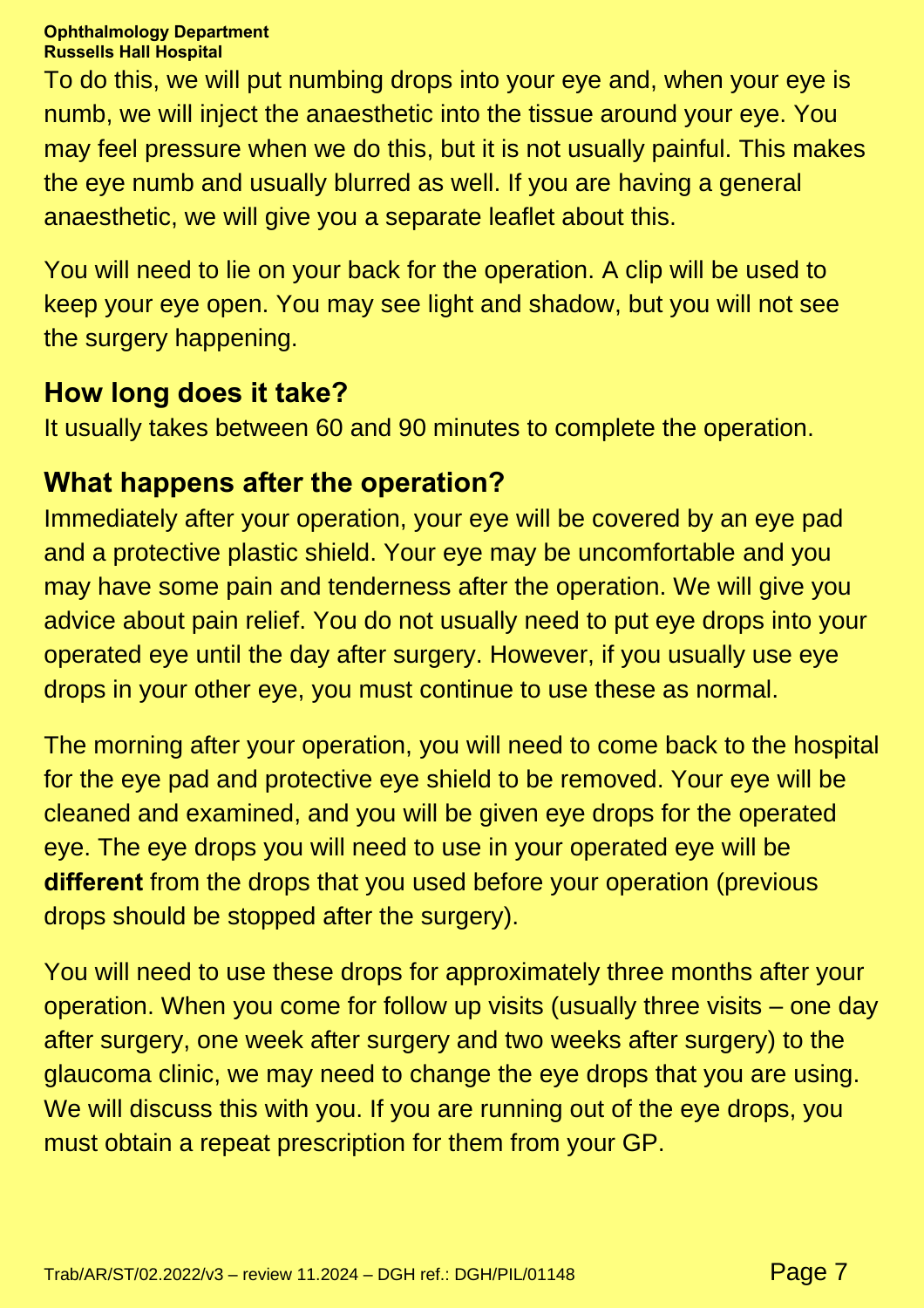You may need to take about two weeks off work after the operation. During the first two weeks after the operation, we advise you not to put any pressure on the eye, and not to bend or lift heavy items. You will need to wear your eye shield over the operated eye at night (every night) for approximately two weeks.

# **What should I look out for at home?**

### **If you have any of the following after a trabeculectomy surgery:**

- Reduced vision or loss of vision.
- Severe pain that does not go away.
- Any abnormal discharge from your eye, especially if it is increasing.

Please contact the **Urgent Referral Clinic** team at Russells Hall Hospital Eye Clinic on **01384 456111 ext. 3633**.

### **Follow up visits**

You will need to come for frequent follow up visits after the operation. The success of trabeculectomy surgery depends on how you are healing. Also, your IOP can change a great deal in the first few weeks after surgery.

Therefore, in order for us to check your eye, you will need to come to the Eye Clinic after **one day, one week and later depending on your particular condition**.

At these visits, we may need to make adjustments to maximise the success of your surgery. These include changing your eye drops, adjusting or removing stitches, and possibly having anti-scarring injections. It is very important that you come for all of your clinic appointments and use your eye drops as prescribed. It is a good idea not to be away or outside the country during these critical three months after surgery.

### **Can I find out more?**

You can find more information on glaucoma, on the risk of blindness from glaucoma and various treatment options from the following websites:

<http://www.glaucoma-association.com/>

<http://www.glaucoma-association.com/about-glaucoma/what-is-glaucoma>

Trab/AR/ST/04.02 2022/v3- review 11.2024 - DGH ref.: DGH/PIL/01148  $Page 8$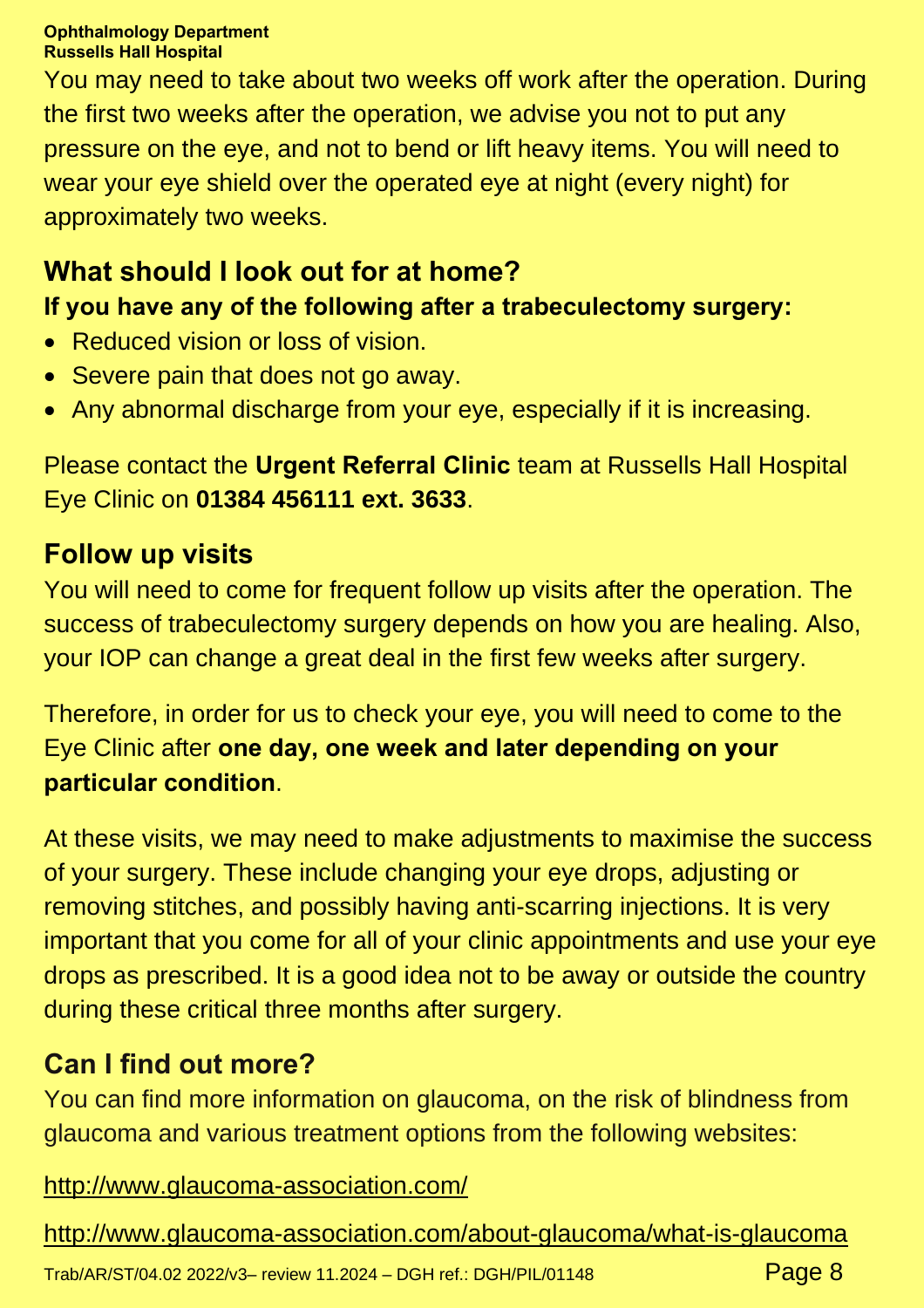[http://www.rnib.org.uk/eyehealth/eyeconditions/eyeconditionsdn/Pages/glau](http://www.rnib.org.uk/eyehealth/eyeconditions/eyeconditionsdn/Pages/glaucoma.aspx) [coma.aspx](http://www.rnib.org.uk/eyehealth/eyeconditions/eyeconditionsdn/Pages/glaucoma.aspx)

<http://en.wikipedia.org/wiki/Glaucoma>

<http://www.nice.org.uk/guidance/cg85/ifp/chapter/About-this-information>

<https://www.rcophth.ac.uk/patients/glaucoma/>

### **What if I have any problems or questions after reading this leaflet?**

Please contact the **Urgent Referral Clinic** team at Russells Hall Hospital Eye Clinic on **01384 456111 ext. 3633** (9am to 4.30pm, Monday to Friday).

### **Eye emergency, out of hours**

In case of an eye emergency after the closing hours of the Eye Clinic at Russells Hall Hospital (including weekends and bank holidays), please contact:

### **Birmingham and Midland Eye Centre** on **0121 507 4440**

The doctor on call is usually based at the Eye Centre, City Hospital, Dudley Road, Birmingham. They may need to call you back, and if necessary, they will arrange for you to visit them.

**Note:** the information in this booklet is provided for information only. The information found is **not** a substitute for professional medical advice or care by a qualified doctor or other health care professional. **Always** check with your doctor if you have any concerns about your condition or treatment. This is only indicative and general information for the procedure. Individual experiences may vary and all the points may not apply to all patients at all times. Please discuss your individual circumstances with your eye doctor.

### **Author:**

Mr Akash Raj, MD, MRCS, DRCOphth, FRCS, FRCOphth Consultant ophthalmologist (glaucoma lead)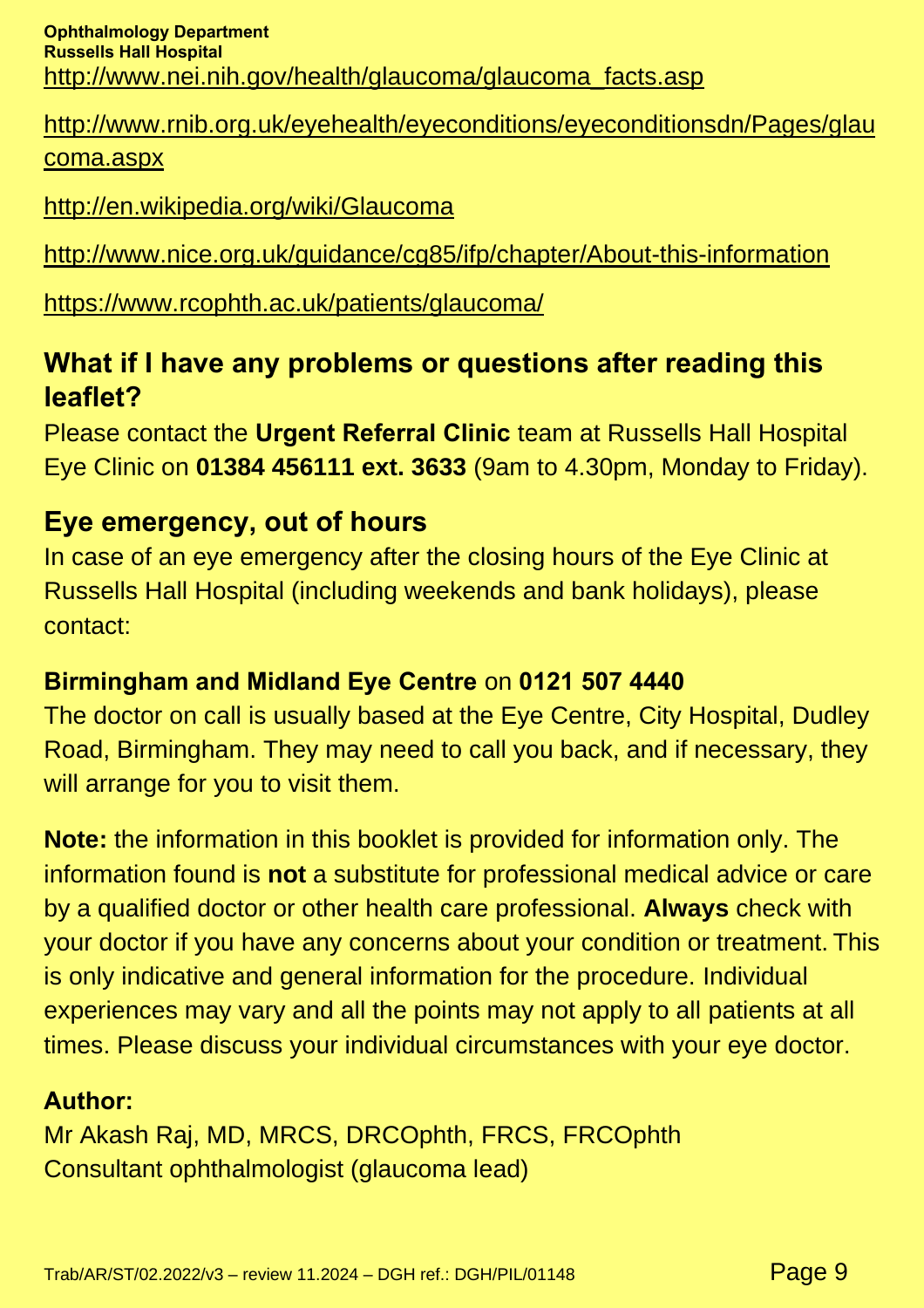### **References**

Edmunds B, Thompson JR, Salmon JF and Wormald RP (2001). The National Survey of Trabeculectomy. II. Variations in operative technique and outcome. *Eye (Lond).* 15(Pt 4):441-8.

Zahid S, Musch DC, Niziol LM, Lichter PR and Collaborative Initial Glaucoma Treatment Study Group (2013). Risk of endophthalmitis and other long-term complications of trabeculectomy in the Collaborative Initial Glaucoma Treatment Study (CIGTS). *Am J Ophthalmol.* 155(4):674-680, 680.e1.

This leaflet can be downloaded or printed from: <http://dgft.nhs.uk/services-and-wards/ophthalmology/>